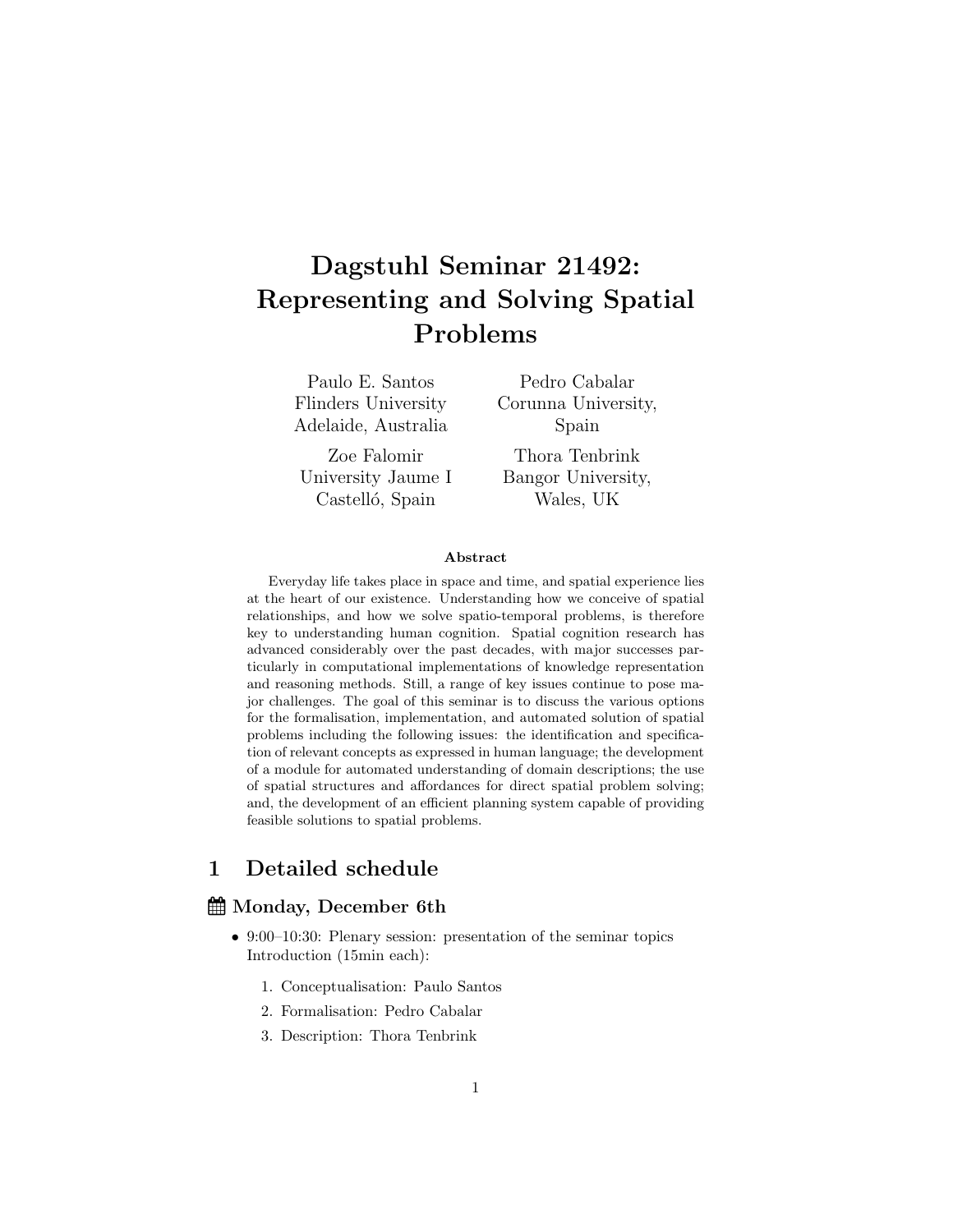4. Problem Solving: Zoe Falomir

Participants should position themselves with respect to these topics and, in particular, answer the following questions:

- Which topics would you like to contribute to?
- What are your visions for future research and developments?
- What are the main challenges involved?
- $\blacksquare$  10:30–10:45: Coffee break
- 10:45–12:15: Preparation of break-out groups, and research questions, including (but not limited to):
	- 1. How do humans conceptualise and mentally represent spatial problems?
	- 2. What is the role of high-level spatio-temporal structures for perceiving spatial problems, for manipulating spatial configurations, and for commonsense spatial problem solving?
	- 3. What would be a suitable formalism for commonsense problem solving that allows an accurate, flexible and readable knowledge representation for spatio-temporal effects of actions performed by an intelligent agent?
	- 4. How to develop human readable descriptions of the inputs, reasoning steps and solutions of spatial problems?
	- 5. Whether (and to what extent) is it possible to develop high-level representations or interfaces for dealing with natural language and/or diagrammatic structures that allow specifying both the input knowledge and the output conclusions in terms of textual descriptions of spatial problems?
	- 6. Would it be possible (and desirable) to develop interfaces for dealing with spatial configurations including diagrammatic depictions and natural language descriptions to solve spatial puzzles in similar ways as humans do?
	- 7. What are the commonsense problem solving capabilities involving spatio-temporal features including temporal explanation and planning under physical/geometric qualitative or semi-quantitative constraints?

#### 12:15–14:00 Lunch Break

- 14:00–15:30: Break-out group discussions
- $\blacksquare$  15:30–15:45: Coffee break
- 15:45–17:15: Online session
	- 15:45-16:15 Summary of Monday discussions
	- 16:15-17:15 Debate with online participants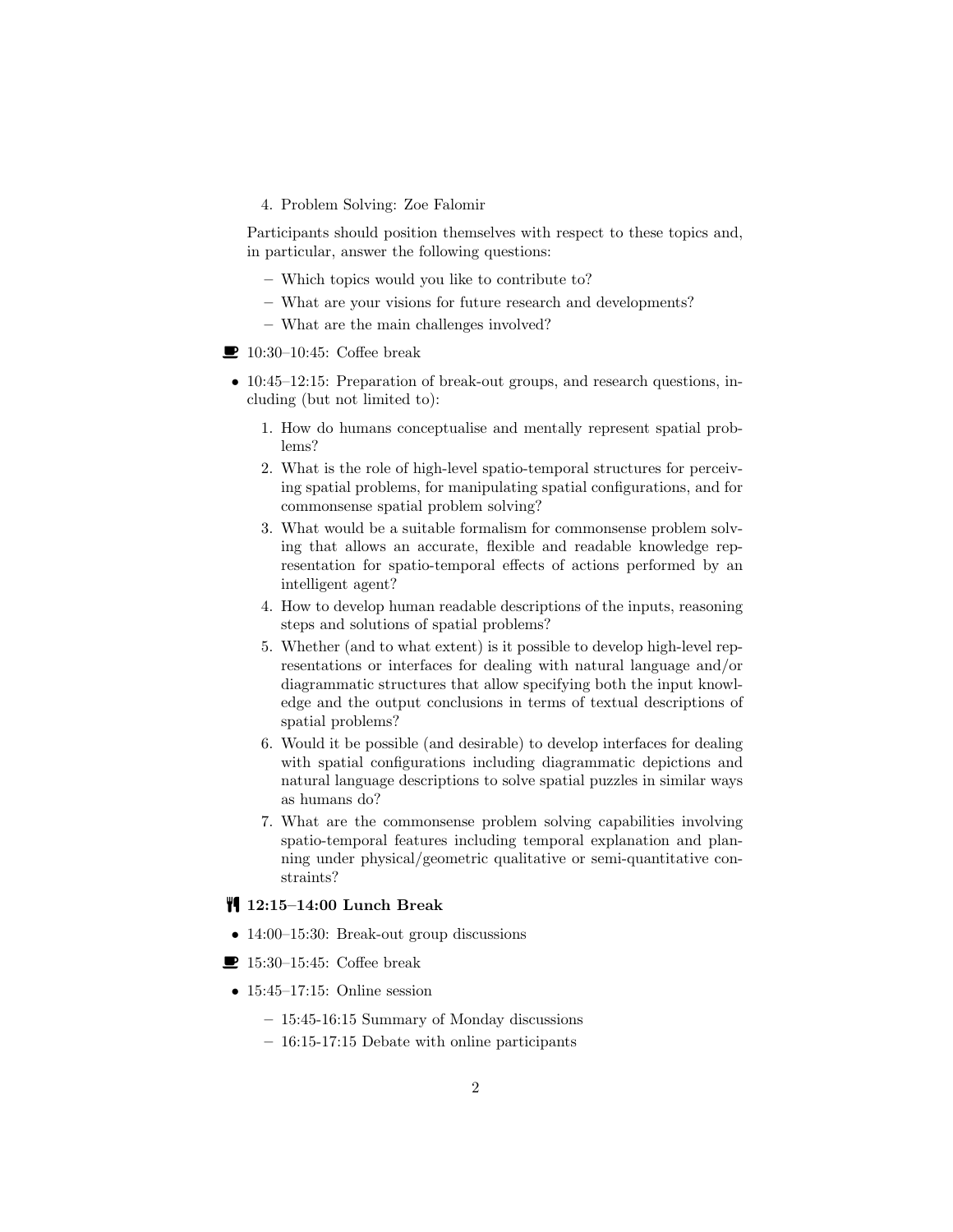#### Tuesday, December 7th

9:00–10:30: Online session

- 9:00-9:30 Summary of Monday discussions
- 9:30-10:30 Debate with online participants
- $\blacksquare$  10:30–10:45: Coffee break

10:45–12:15: Break-out group discussions

#### 12:15–14:00 Lunch Break

14:00–15:30: Plenary session - summary of the morning breakout groups

 $\blacksquare$  15:30–15:45: Coffee break

15:45-17:15 - Break out groups

## Wednesday, December 8th

 $\bigoplus$  9:00–14:00: Social event: walk and visit to Wadern

### **12:15-14:00 Lunch**

14:00–15:00: plenary session: result of Tuesday break out groups

15:00–16:00: Panel on Christian Freksa's visions Participants: Everyone is welcome

 $\blacksquare$  16:00–16:15: Coffee break

16:15–17:15: plenary session

- 1. discussion of the current status of concepts and approaches within and across the four main topics of the seminar
- 2. future papers titles and abstracts

### Thursday, December 9th

9:00-9:30 Summary of Tuesday and Wednesday discussions

9:30-10:30 Last break-out group discussions

 $\blacksquare$  10:30–10:45: Coffee break

10:45–12:15: Debate

the results of the first three days should be arranged and integrated in such a way that we have an outcome of the seminar that is of use.

#### 12:15–14:00 Lunch Break